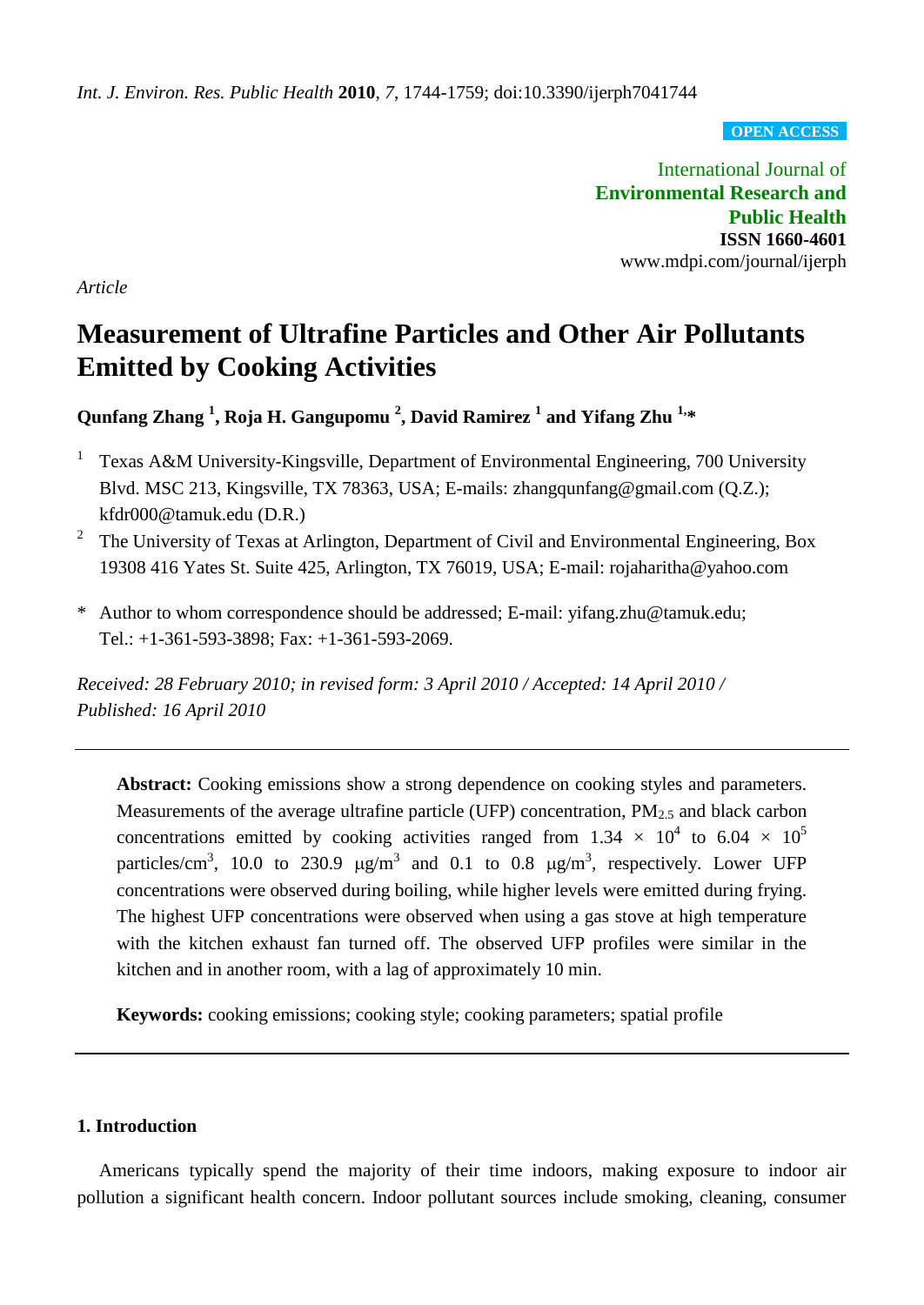products (*i.e.*, paints and deodorizers) and cooking activities [1,2]. Besides smoking, cooking has been identified as another major source of indoor air pollution. Liao *et al.* [3] showed that Chinese-style cooking contributed approximately 30% to indoor concentration of particles from 0.5 to 5  $\mu$ m. Cooking activities can emit gaseous pollutants and particulate matter (PM), both of which have impacts on health. For example, polycyclic aromatic hydrocarbons (PAHs) and aldehydes emitted from cooking activities were shown to have potential carcinogenic effects on both humans and animals [4-7]. PM emitted from cooking oil fume has been associated with respiratory problems, lung cancer and cardiopulmonary deaths [8,9]. Ultrafine particles (UFPs, diameter < 100 nm) are major components of PM on a number basis. On an equal mass basis, UFPs have been shown to be more toxic than larger particles to laboratory animals and humans due to the smaller size and larger surface area of these particles [10-14].

High emissions of PM from cooking activities have been reported in many previous studies. Wallace *et al.* [15] determined that cooking was associated with both an increase of a factor of 10 in the concentration of UFPs and an increase of a factor of 3 in PM2.5. Similarly, Li *et al.* [16] observed a 10-fold increase in submicron particles when frying chicken on gas stoves. He *et al.* [17] reported that grilling Chinese-style food led to elevated submicron particle and PM2.5 concentrations that were up to 5 and 90 times higher than normal, respectively.

Cooking emissions depend strongly on a variety of parameters, including ingredients, type of stove and cooking temperature. Large variations in cooking-based PM concentrations have been observed under different conditions. Lee *et al.* [18] measured the indoor air quality in a Korean barbecue restaurant, a Chinese hot pot restaurant and a Chinese dim sum restaurant. The results showed that the highest PM exposure occurred in the Korean barbecue restaurant due to the use of pan-frying, while the lowest occurred in the Chinese dim sum restaurant, which mostly used steaming. Cooking emissions from 5 different cooking methods—steaming, boiling, stir-frying, pan-frying and deep-frying—were further investigated in a domestic kitchen [19]. The results showed that deep-frying generated the most PM<sub>2.5</sub>, while steaming and boiling generated the least. Buonanno *et al.* [20] conducted a study to characterize particle emissions during grilling and frying as a function of the type of food, source, cooking temperature and type of oil. Higher emission factors were reported at higher cooking temperatures and with fattier foods. Particle emission factors also varied significantly as a function of the type of oil used.

Although previous studies have provided substantial data about cooking emissions, the parameters that influence these emissions remain unclear. Cooking style varies with population, culture, climate and geographical location, which complicates the human risk assessment on cooking emissions. Different cooking styles employ different ingredients, cooking procedures and temperatures. How these factors affect particle generation and transport are still poorly understood. Thus, it is necessary to study cooking emissions from various cooking styles. In addition, few studies have addressed the impacts of exhaust fan setting, an important factor affecting exposures.

This study assesses the effects of a range of cooking styles and parameters on UFPs,  $PM_{2.5}$  and black carbon (BC) emissions in two stages. First, Indian, Chinese and Italian cooking styles were used at high temperature on an electric stove with the exhaust fan turned on. Subsequently, a single representative cooking activity (frying chicken) was used both to eliminate the variability associated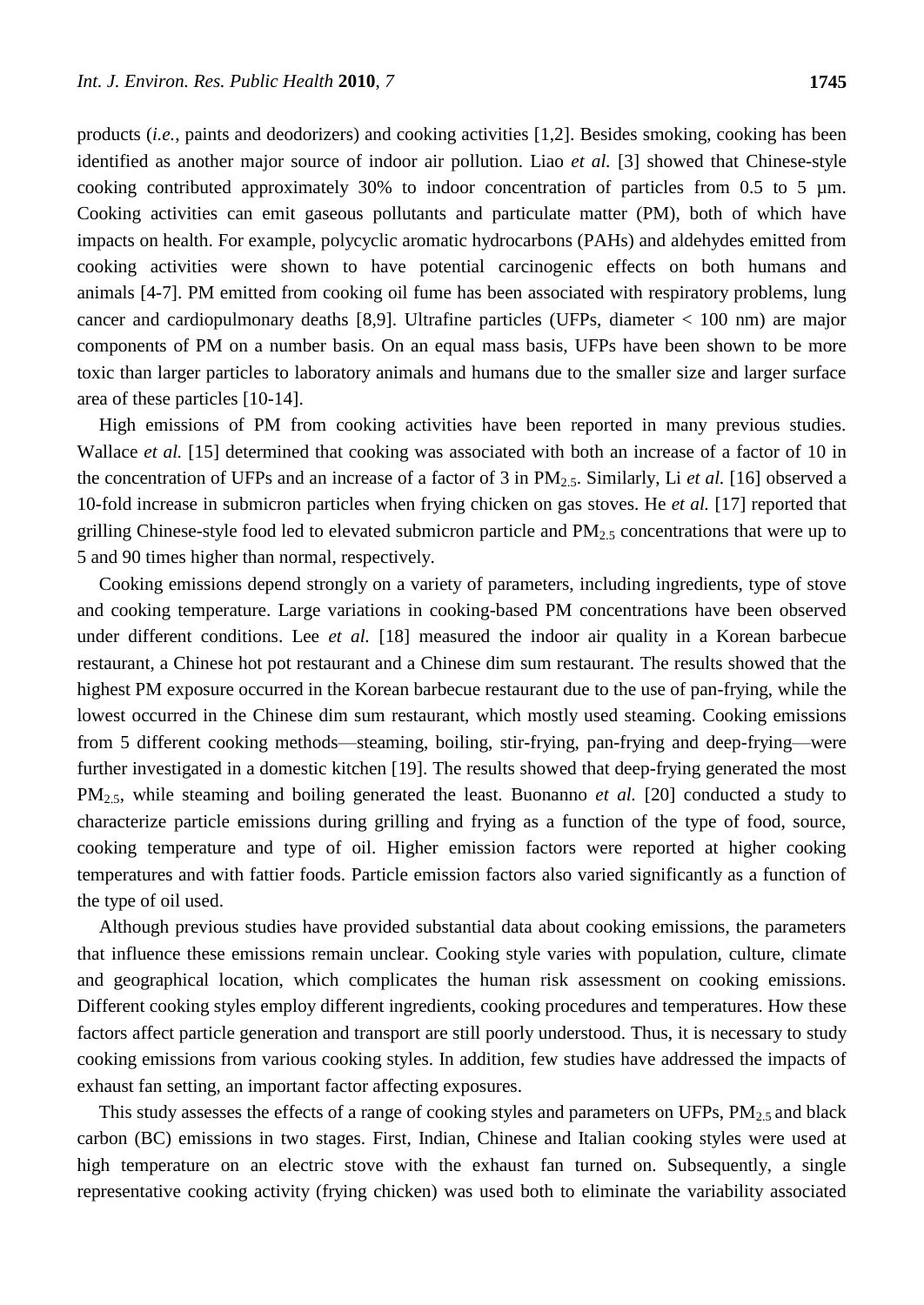with different cooking styles and to focus on the impacts of stove type, cooking temperature and exhaust fan setting.

## **2. Method**

#### *2.1. Sampling Site*

The first stage of the study was conducted in a one–story,  $140 \text{--} m^2$  single family house (R1) with three bedrooms, one study room, one living room and one kitchen. R1 had a central air conditioning unit that served the entire house. The kitchen had a ceramic tile floor. The living room had hardwood floors partially covered with rugs, and the bedrooms and study room were carpeted. The kitchen had an electric stove with a recirculating exhaust fan that pulled air on the top of the stove through a filter, and blew it back to the kitchen. The monitoring instruments were placed 1 m from the stove with a sampling inlet facing the stove at the height at which an inhabitant would breathe in cooking emissions. Total particle number concentration, size distribution of UFPs, and  $PM_{2.5}$  mass concentration in the study room, located about 8 m from the kitchen, were simultaneously monitored to assess the spatial dispersion of the emissions. The study room was directly connected to the living room. During the measurements, central air conditioning systems were turned on. The doors and the windows were closed. The CO<sub>2</sub> decay method reported by He *et al.* [17] was employed to determine the air exchange rate (AER). The AERs were found to be  $0.45$  h<sup>-1</sup> (SD =  $0.03$  h<sup>-1</sup>) in this residence.

The second stage of the study focused on the effects of stove type, cooking temperatures and kitchen exhaust fan, and it was conducted in a student dorm (S1) and in two two-bedroom apartments (A1 and A2). The student dorm was approximately 20  $m^2$  in size with ceramic tile floor throughout. Both apartments were approximately 60  $m^2$  in size with ceramic tile floor in the kitchen and carpet in the living room and bedrooms. S1 and A1 had an electrical stove and A2 had a gas stove. Each studied site had a recirculating exhaust fan in the kitchens. Central air conditioning systems were turned on with the doors and the windows closed in all three residences during the measurements. The AERs were 0.39 h<sup>-1</sup> (SD = 0.02 h<sup>-1</sup>) in S1, 0.28 h<sup>-1</sup> (SD = 0.05 h<sup>-1</sup>) in A1 and 0.31 h<sup>-1</sup> (SD = 0.04 h<sup>-1</sup>) in A2.

## *2.2. Instrument*

The pollutants monitored in the kitchens included size distribution of UFPs, total particle number concentration,  $PM_{2.5}$  mass concentration and BC mass concentration. A scanning mobility particle sizer (SMPS; 3936L85, TSI Inc.) was used to measure the size distribution of particles with diameter in the range of 7.6 to 289 nm. The instrument consists of two components: (1) a Model 3080 Electrostatic Classifier with a Model 3081 Long Differential Mobility Analyzer used to select particles of a given size and (2) a water-based condensation particle counter (CPC; 3785, TSI Inc.). A second water-based CPC (3785, TSI Inc.) was used to measure the total number concentration of particles with size ranging from 5 to 6 nm to a few microns.

A TSI DustTrak photometer (Model 8520 TSI, Inc.) with a  $PM_{2.5}$  inlet impactor was used to continuously monitor particle mass concentration. The DustTrak was calibrated against a  $TEOM^{\mathfrak{g}}$ (Series 1400A, Thermo Scientific Co.) that measures gravimetric  $PM_{2.5}$  and  $PM_{10}$  mass concentrations at an air monitoring station maintained by the Texas Commission on Environmental Quality. A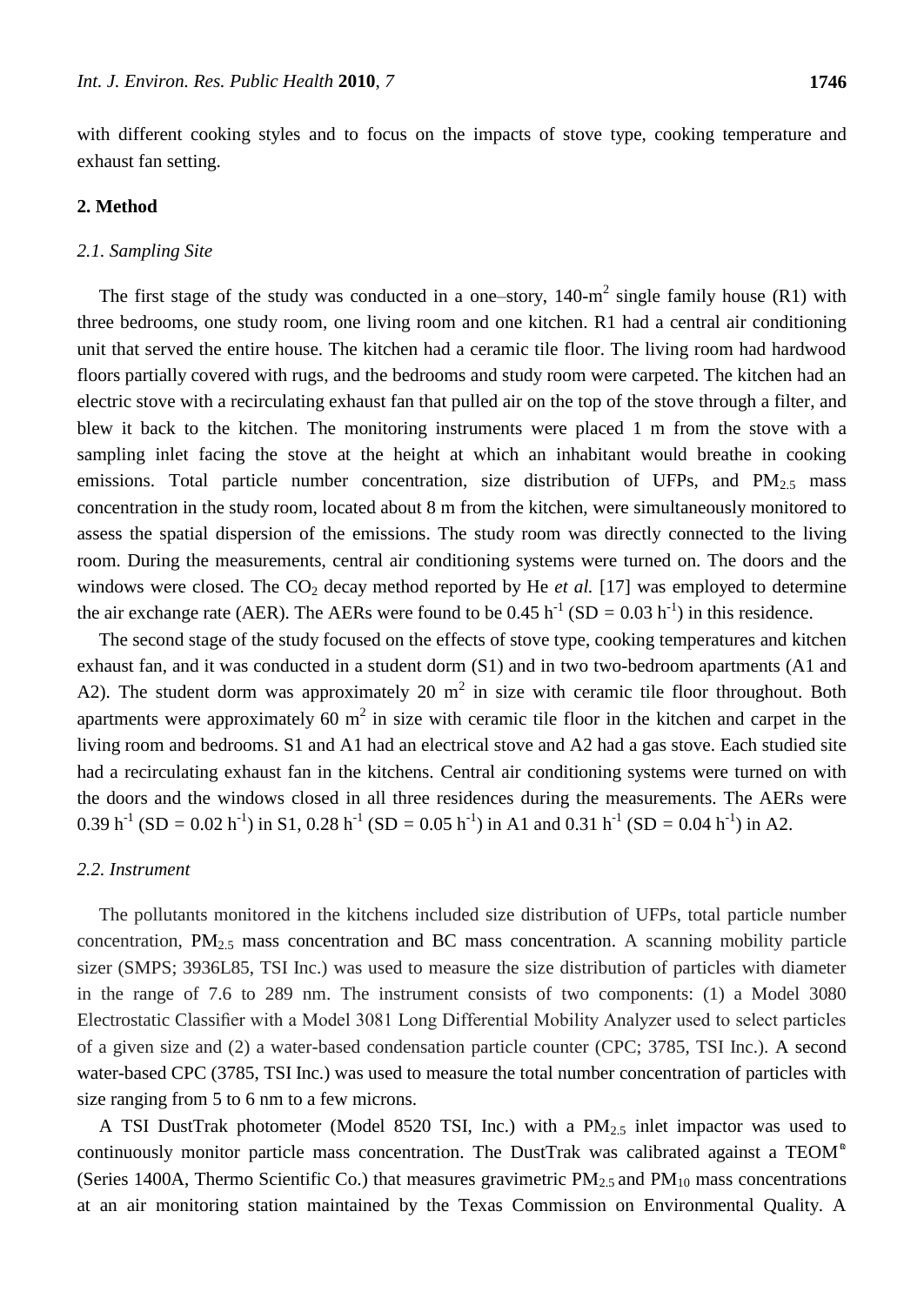difference of a factor of 2.4 was found between the two instruments, and it was used to correct the DustTrak measurements. This correction factor was similar to that found by Yanosky *et al.* [21].

An aethalometer (AE-42-2, Magee Scientific, Inc.) was used to measure the elemental carbon concentration in near-real time. A sample cycle of 1 min was used. Data were continuously logged into an internal data logger. The factory calibration was used for this instrument.

To determine AERs,  $CO<sub>2</sub>$  concentrations were measured by a TSI Q-trak indoor air quality monitor (Model 8550, TSI Inc., St. Paul, MN) at 30-s intervals. Q-trak was calibrated by calibration gas  $(1000$  ppm  $CO<sub>2</sub>$  and 35 ppm CO) and a wet and dry bulb thermometer.

In the study room in R1, a SMPS, a CPC and a DustTrak were used to simultaneously collect pollutant concentrations. These instruments were the same models as those used in the kitchen with one exception. The SMPS used in the study room consists of a Model 3080 Electrostatic Classifier with a Model 3085 Nano Differential Mobility Analyzer which selects particles in the range of 2.5 to 79.1 nm.

#### *2.3. Sampling Protocol*

Before each cooking episode, background concentrations of UFPs,  $PM_{2.5}$  and BC were measured for 15 min. The cooking process was then initiated by simultaneously turning on the stove and, where applicable, the exhaust ventilation. Both stove and exhaust ventilation were turned off once the cooking was complete. UFPs and other air pollutants were continuously measured until the particle number concentrations returned to background levels.

For the first phase of the study, the effect of cooking style on emissions was assessed using Indian, Chinese and Italian cooking styles. Indian cooking involved pan-frying chicken, peppers and vegetables. Chinese cooking involved frying chicken, shrimp and vegetables in a wok. Italian cooking involved boiling pasta and subsequently stir-frying it with vegetables. Each cooking experiment resulted in 5 to 6 servings. Cooking time ranged from 0.5 to 1 hour, depending on the dish being prepared. The electric stove was turned on with the dial at full power, and the exhaust fan was turned on for each cooking activity.

For the second part of the study, the effects of cooking conditions were assessed while frying chicken. Frying chicken was chosen as a representative cooking activity, and it was used in all experiments to exclude the variability in emissions caused by differences in cooking styles. A pan was heated for 1 min, after which 50 mL of corn oil were poured into it. Then 1.5 lb of seasoned chicken breast were added and slowly stirred until browning was observed. Stove type, cooking temperature and ventilation settings were varied to assess the factors affecting cooking emissions and exposures. Each factor had two settings: electricity or gas for stove power, high or medium for temperature and on or off for exhaust fan (Table 1). "High" and "medium" temperatures refer to setting the dial to full and medium power, respectively.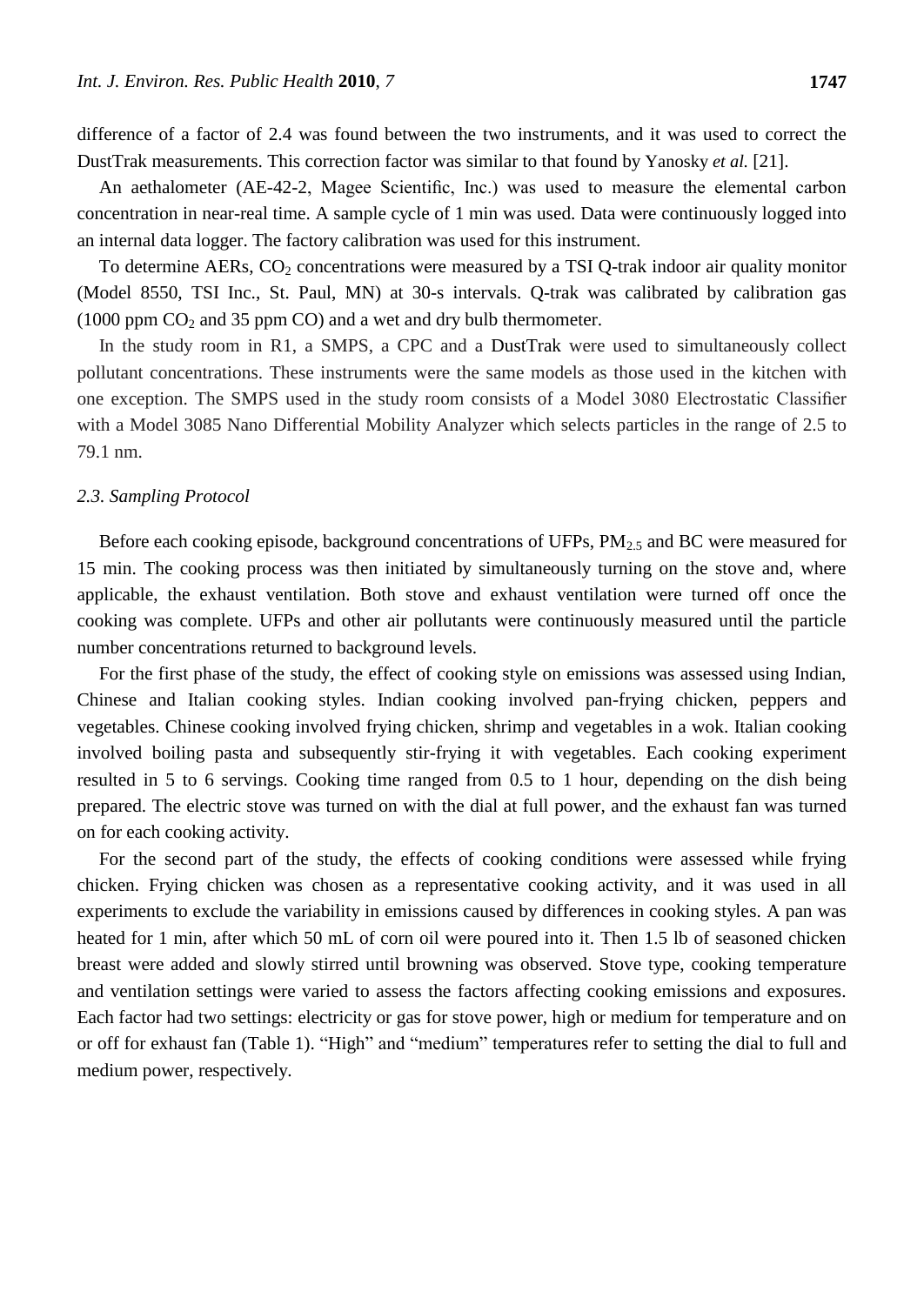### **3. Results and Discussion**

### *3.1. Characteristics of Cooking Emissions*

Figure 1 shows typical time series of total particle number,  $PM_{2.5}$  mass and BC mass concentrations emitted during high-temperature cooking using an electric stove with the exhaust fan turned off. The cooking episode was divided into 4 periods: (1) background testing, (2) heating of the pan and the oil, (3) frying the chicken and (4) post-cooking decay of emitted particles. The average background number concentration of all particles was  $3.72 \times 10^3$  particles/cm<sup>3</sup>. It increased rapidly when heating the oil and up to 3.64  $\times$  10<sup>5</sup> particles/cm<sup>3</sup> after frying the chicken. The total particle number concentrations continued to increase for 5 min after the stove was turned off. Similar trends were observed for  $PM<sub>2.5</sub>$ and BC mass concentrations. The  $PM<sub>2.5</sub>$  mass concentration increased from a background concentration of 5.0  $\mu$ g/m<sup>3</sup> to a maximum of 42.2  $\mu$ g/m<sup>3</sup> measured 15 min after the stove was turned off. BC mass concentrations reached 0.6  $\mu$ g/m<sup>3</sup> 7 min after the stove was turned off.

**Figure 1.** Normalized concentrations of total particle number concentration, PM<sub>2.5</sub> mass concentration and BC mass concentration measured while cooking at high temperature on an electric stove with the exhaust fan turned on. The episode consisted of 4 periods: (1) background testing, (2) heating the pan and the oil, (3) frying the chicken and (4) postcooking decay of emissions. Normalized concentrations are the fraction of pollutant concentrations based on the maximum concentrations measured in this cooking episode as follows: total particle number concentration:  $4.27 \times 10^5$  particles/cm<sup>3</sup>, PM<sub>2.5</sub>:  $42.2 \mu g/m^3$ and BC: 0.6  $\mu$ g/m<sup>3</sup>.



Table 1 summarizes the operational conditions and the average concentrations of air pollutants for each cooking episode, which was from when the stove was turned on to 30 min after the stove was turned off. UFP concentration was defined as the sum of the number concentrations of particles with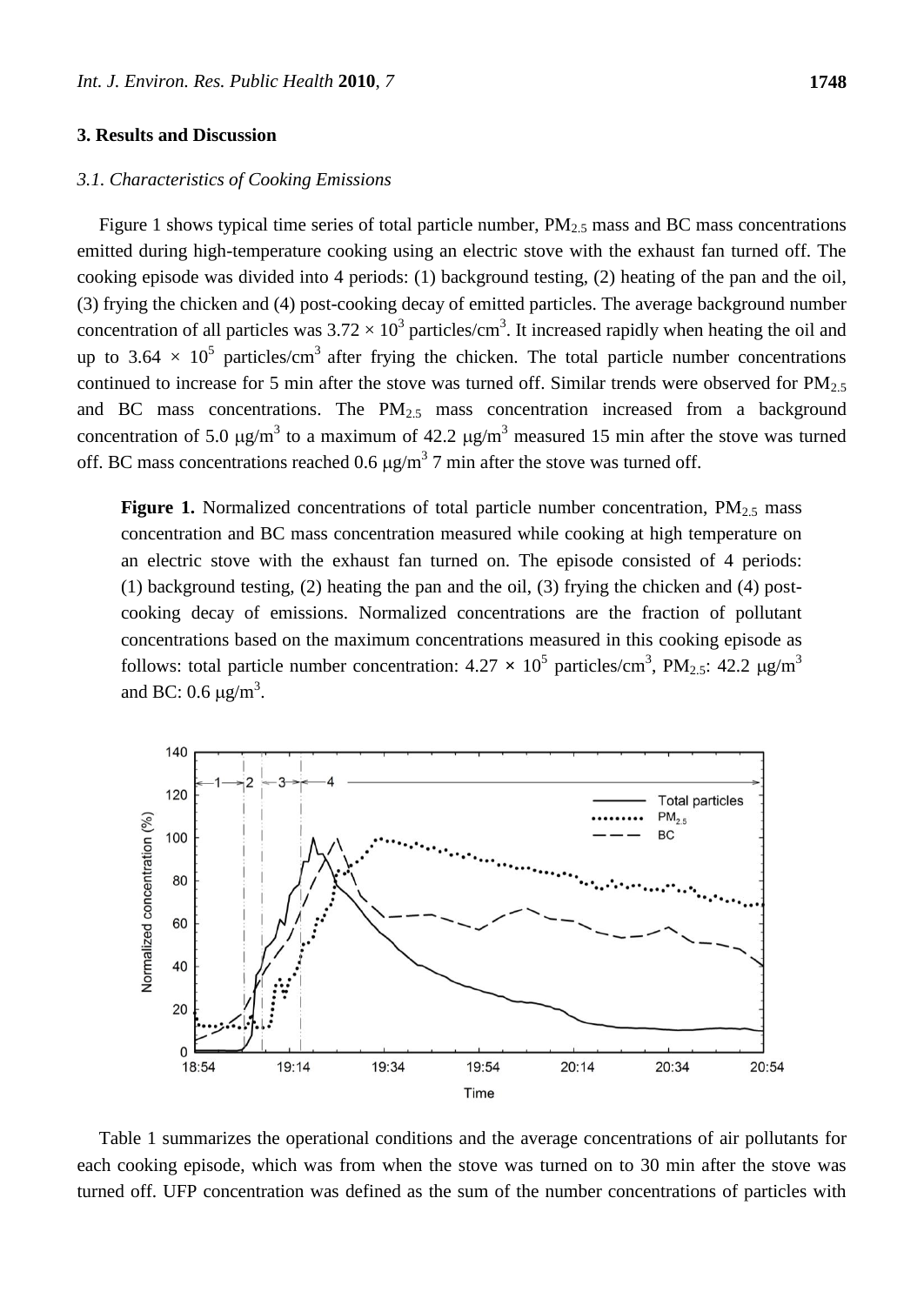size between 7.6 and 289 nm, as measured by the SMPS. The average concentrations ranged from  $1.34 \times 10^4$  particles/cm<sup>3</sup> to  $6.04 \times 10^5$  particles/cm<sup>3</sup> for UFP, 10.0  $\mu$ g/m<sup>3</sup> to 230.9  $\mu$ g/m<sup>3</sup> for PM<sub>2.5</sub> and 0.1  $\mu$ g/m<sup>3</sup> to 0.8  $\mu$ g/m<sup>3</sup> for BC. Large variations in all three parameters were observed for different cooking styles. The lowest average UFP concentrations were found when pasta and salad were prepared, while the highest were measured while frying chicken. Boiling pasta and stirring salad were water-based cooking methods and frying chicken was oil-based. Water-based cooking requires much less oil than oil-based one. The observed difference on UFP concentrations may be attributed to the different usage of oil. Buonanno *et al.* [20] reported significant higher emission factors when cooking foods containing a high percentage of fat than low fat vegetables.

| No.            | <b>Experimental Variables</b> |          |                                     |           |     |              | <b>Environmental parameters</b> |                                         |                                    |                            |
|----------------|-------------------------------|----------|-------------------------------------|-----------|-----|--------------|---------------------------------|-----------------------------------------|------------------------------------|----------------------------|
|                | Site                          | Style    | Ingredients                         | Stove     | Fan | Temp.        | Cookin<br>g time<br>(min)       | <b>UFPs</b><br>$(x10^5)$<br>#/ $cm^3$ ) | PM <sub>2.5</sub><br>$(\mu g/m^3)$ | <b>BC</b><br>$(\mu g/m^3)$ |
| $\mathbf{1}$   | R1                            | Indian   | Chicken &<br>rice                   | ${\bf E}$ | On  | $H_{\rm}$    | 62                              | 1.13                                    | 94.3                               | 0.6                        |
| $\overline{2}$ | R1                            | Indian   | Egg $\&$<br>vegetable               | E         | On  | H            | 36                              | 0.92                                    | 38.6                               | 0.2                        |
| 3              | R1                            | Italian  | Pasta &<br>vegetable                | ${\bf E}$ | On  | H            | 43                              | 0.13                                    | 34.5                               | 0.2                        |
| $\overline{4}$ | R1                            | Indian   | Onion &<br>tomato                   | ${\bf E}$ | On  | H            | 38                              | 0.99                                    | 36.5                               | 0.3                        |
| 5              | R1                            | Chinese  | Chicken,<br>shrimp $&$<br>vegetable | ${\bf E}$ | On  | H            | 38                              | 1.99                                    | 230.9                              | 0.8                        |
| 6              | R1                            | Indian   | Chicken &<br>rice                   | E         | On  | H            | 39                              | 1.27                                    | 143.7                              | 0.5                        |
| $\tau$         | S <sub>1</sub>                | American | Fried chicken                       | E         | On  | M            | 27                              | 0.30                                    | 20.4                               | 0.2                        |
| 8              | S1                            | American | Fried chicken                       | E         | On  | H            | 11                              | 1.15                                    | 78.3                               | 0.3                        |
| 9              | A <sub>1</sub>                | American | Fried chicken                       | E         | Off | M            | 28                              | 0.35                                    | 10.0                               | 0.1                        |
| 10             | A <sub>1</sub>                | American | Fried chicken                       | ${\bf E}$ | Off | H            | 12                              | 1.65                                    | 22.2                               | 0.3                        |
| 11             | A2                            | American | Fried chicken                       | G         | On  | $\mathbf{M}$ | 23                              | 1.73                                    | 18.8                               | 0.2                        |
| 12             | A2                            | American | Fried chicken                       | G         | On  | H            | 14                              | 4.62                                    | 98.1                               | 0.5                        |
| 13             | A2                            | American | Fried chicken                       | G         | Off | $\mathbf M$  | 26                              | 2.65                                    | 12.4                               | 0.3                        |
| 14             | A2                            | American | Fried chicken                       | G         | Off | H            | 12                              | 6.04                                    | 63.7                               | 0.3                        |

**Table 1.** Summary of average concentrations during cooking activities.

Abbreviations: R1, residence 1; S1, student dorm; A1, apartment 1; A2, apartment 2; E, electric stove; G, gas stove; H, High; M, Medium.

Based on SMPS reported UFP number based size distribution data, surface area and mass concentration were calculated and averaged over all 14 cooking activities. The average number-based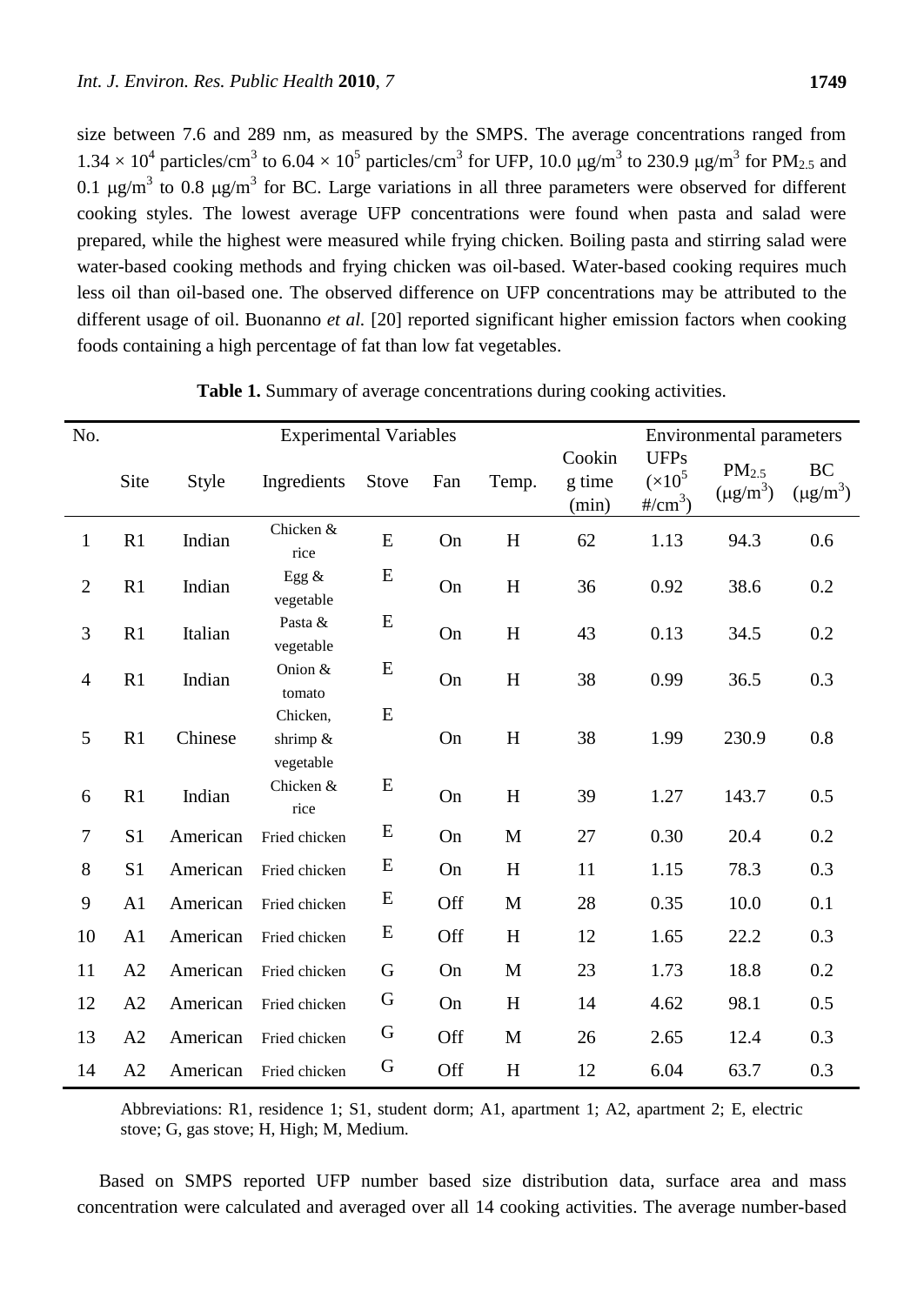UFP distribution exhibited a mode around 70 (GSD *=* 10) nm. This value is in agreement with that measured in a previous study that found frying produced peak number concentrations of UFPs at about 60 nm, with a secondary peak at 10 nm [15]. The average surface area- and mass-based modes were 120 nm (GSD *=* 22 nm) and 160 nm (GSD *=* 31 nm), respectively.

#### *3.2. Factors Affecting Cooking Emissions and Pollutant Decay*

Stove type and cooking temperature affected cooking emissions and exhaust fan setting affected pollutant decay. Figure 2 demonstrates the effect of these factors on UFP emissions, expected pollutant intake by an individual and the decay rate of total particle number concentrations. In this figure, the abscissa gives the operational conditions: "E" or "G" denotes electric or gas stove; "M" or "H" denotes medium or high temperature; and "O" or "F" denotes on or off for the ventilation. Figure  $2(a)$  shows that the gas stove generated more particles than the electric stove, regardless of the cooking temperature and the exhaust fan setting. The kitchen ventilation system removed 41% of the total particles when using the gas stove and 16% when using the electric stove. High temperatures generated between 55% and 400% more particles than medium temperatures. The maximum particle number concentration was most strongly influenced by temperature. Even though the average total particle number concentrations measured for "EHO" and "EHF" conditions were much lower than those observed for "GHO" and "GHF" conditions, the peak particle number concentrations were comparable for the two types of stoves.

Measurements of air pollutant concentrations in a microenvironment alone are sometimes insufficient for assessing the associated adverse health risk. A more useful epidemiological parameter is the human intake of air pollutants from a given source. Individual intake is defined as the pollutant inhaled by an individual [22]. For cooking activities, individual intake of particles can be calculated as:

$$
Individual\ intake = \int_{0}^{T_e} C(t)Rdt
$$
 (1)

where  $C(t)$  is the total particle number concentration in the kitchen at the time *t* (particles/cm<sup>3</sup>), *R* is the breath rate for an adult  $\text{cm}^3/\text{min}$ ) and *Te* is the exposure time (min). We used an average respiratory rate of 0.5 m<sup>3</sup>/h as given by Adams *et al.* [23]. Exposure time was defined as the period from when the stove was turned on to 30 min after the stove was turned off, including both cooking and meal time. To more directly link a given emission source to its corresponding human intake, the intake fraction can be defined. Individual intake fraction is the ratio of the individual intake (Equation 1) to the total emissions from the source [22,24]. It is calculated as:

tree [22,24]. It is calculated as:

\nIndividual intake fraction = 
$$
\frac{\text{Individual intake}}{ET_c} = \frac{\int_{0}^{T_e} C(t)Rdt}{ET_c}
$$

where *E* is the emission factor (EF) of each cooking activity (particles/min) and *Tc* is the cooking time (min). EF was calculated using a simplified equation reported by He *et al.* [17]. In our study, the EFs ranged from 1.23  $\times 10^{12}$  to 1.31  $\times 10^{13}$  particles/min, at the same order as the EFs in He *et al.* [17] and Buonanno *et al.* [20]. The health risk associated with cooking can thus be estimated by multiplying the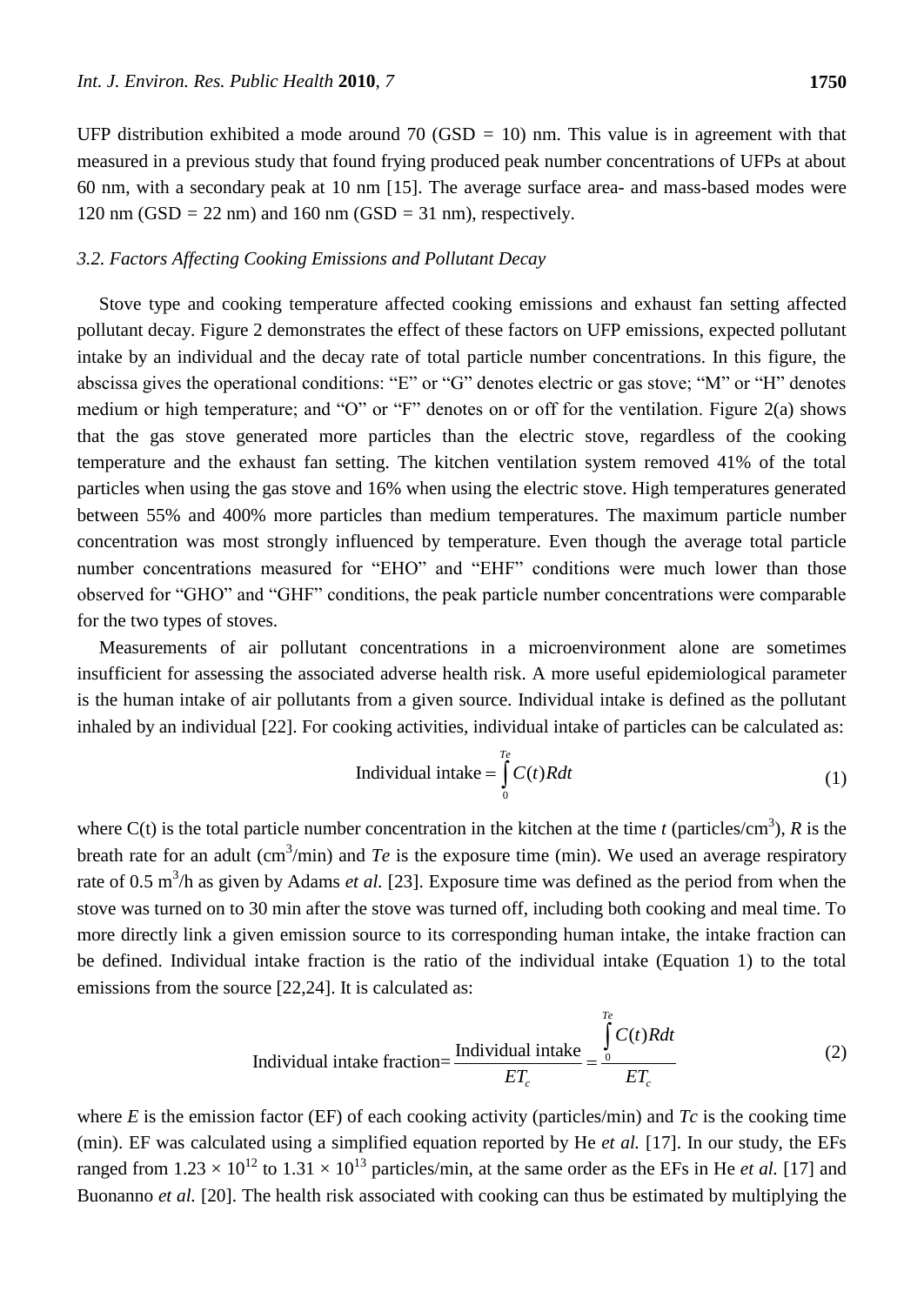total cooking emissions by the intake fraction and then by a health risk factor [25]. The result is a simplified measure that can be used for environmental health risk assessment.

Human exposure to cooking emissions is shown in Figure 2(b). Individual UFP intake ranged from  $1.80 \times 10^{10}$  to 3.22  $\times 10^{11}$  UFPs per cooking episode. The greatest individual intake was observed over the gas stove when cooking at high temperature with the exhaust fan turned off, and the lowest was measured over the electric stove at medium temperature with the exhaust fan on. The individual intake fractions ranged from 5.47  $\times$  10<sup>-4</sup> to 2.34  $\times$  10<sup>-3</sup> and were consistent in magnitude with the individual environmental tobacco smoke fraction  $(1.40 \times 10^{-3})$  reported by Klepeis [26]. For the gas stove, the individual intake fractions were at similar level under different conditions. However a great difference was observed for the electric stove due to cooking temperature. At high temperature, the individual intake fraction for the electric stove was close to that for the gas stove, while at medium temperature it decreased by 75%.

Figure 2(c) shows the rate of total particle number concentration decay and the time it took for the concentration to decrease to background level. The time series of total particle number concentration after the stove was turned off was fitted into a natural exponential decay curve (Equation 3),

$$
C(t) = C_0 \exp(-kt) \tag{3}
$$

where  $C_0$  and  $C(t)$  are the number concentrations of total particle when the stove was turn off and at *t* h after it was off. The decay rate was determined by the coefficient part (*k*) of the exponent. The correlation coefficient  $r^2$  was usually higher than 0.90. For the electric stove, the exhaust fan greatly accelerated the particle decay. At both temperatures, the ventilation-on condition achieved a decay rate that was 5 times faster than that found when ventilation was off. For the gas stove, the impact of the exhaust fan setting was not as notable. The extremely high concentration of particles from the gas stove limited the efficiency with which the exhaust fan could remove particles by filtration. Temperature had a smaller effect than ventilation on the decay rate. The decay rate was between 18% and 73% higher for high temperature cooking than for medium temperature cooking. This difference can be explained by the occurrence of coagulation and deposition when the total particle number concentration was high.

Contour plots of number-based UFP size distribution for each cooking activity are shown in Figure 3. The abscissa denotes the time when the data were collected, and the ordinate gives the particle size on a logarithmic scale. The color intensity indicates the normalized particle number concentration (dN/dLogDp) for a given particle size at a given time. The gas stove emitted higher UFP concentrations than the electric stove, and UFP number concentrations were higher at high temperature than at medium temperature. Emitted UFPs were characterized by a unimodal distribution. The mode size of UFPs at medium temperature ranged from 30 to 50 nm, smaller than the high temperature mode size of 60 to 90 nm. A shift in intensity (orange and red area) from small size to large size with time is evident in Figure 3 for all scenarios except the electric stove at medium temperature, which had a relatively low concentration of UFPs. This shift indicates that coagulation occurred when emitted particles reached high concentrations.

A three-factor two-level factorial analysis was applied to quantify the effect of the analyzed variables (stove type, cooking temperature and exhaust fan) on the output parameters (average total particle number concentration, UFP number concentration, peak total particle number concentration,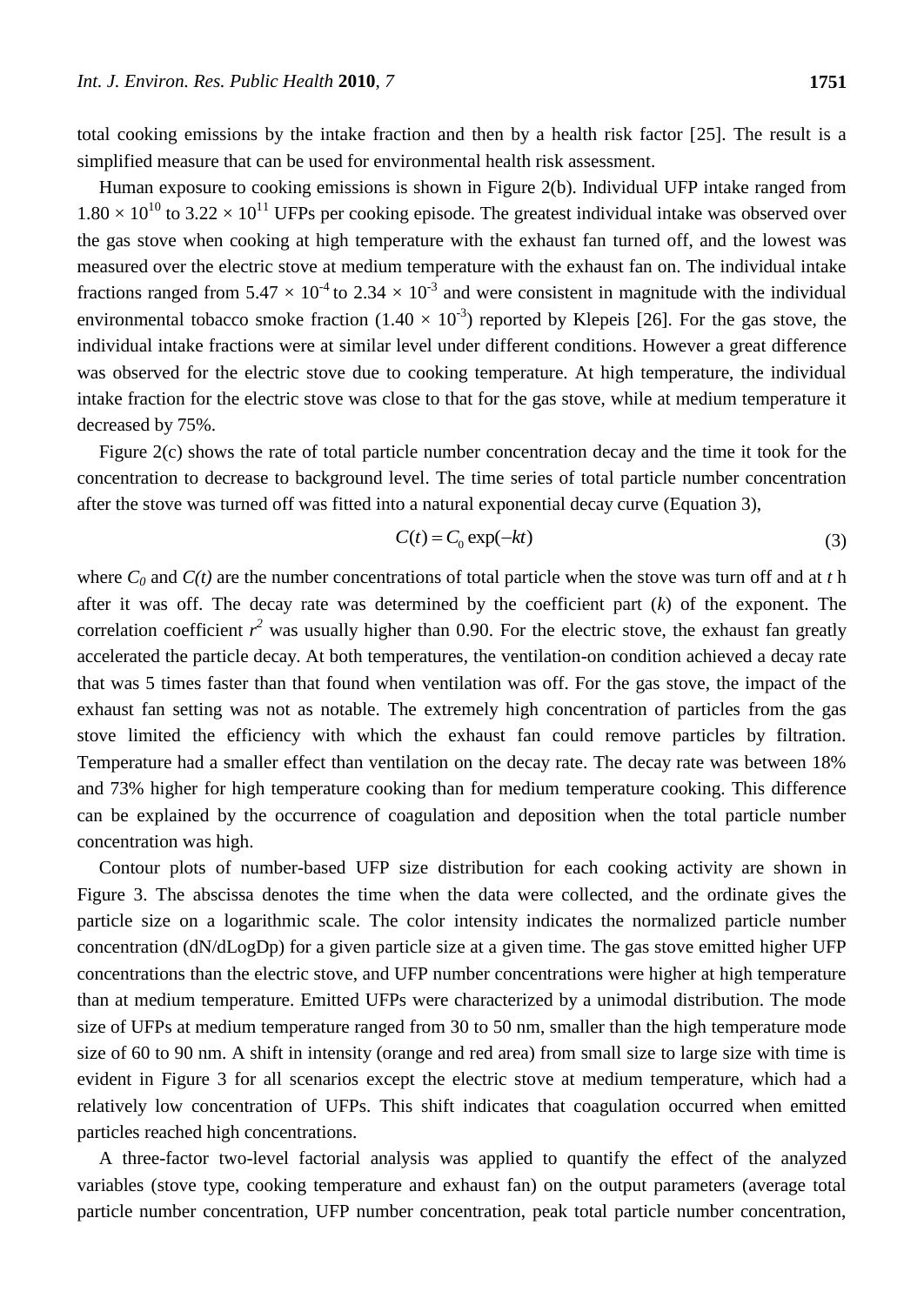PM intake, intake fraction and decay rate). The main impacts of the three variables are shown in Figure 4. The lower abscissa gives the variables, the upper abscissa gives the two options for each variable, and the ordinate denotes the output parameters. The dashed line indicates the mean value of each parameter and the solid black dots give the value of the outputs for each setting of each variable. The slope of the line between the two dots was used to analyze the significance of the factor, with a larger slope corresponding to a more significant factor.

The type of stove had the most significant effect on all output parameters analyzed here except decay rate. The decay rate was largely determined by the exhaust fan setting. As shown in Figure 4(f), turning on the fan increased the decay rate by a factor of 2. The exhaust fan had a moderate impact on all other parameters except peak particle number concentration. The decay rate reflects the removal rate of particles and was enhanced by ventilation, which is one mechanism for particle removal. The other parameters, such as average particle number concentration, reflect competition between particle generation and particle removal, explaining the smaller impact of ventilation on these parameters. The peak particle number concentration was primarily determined by factors related to particle generation such as stove type and temperature (see Figure 4(c)). Temperature did not affect the decay rate but had a remarkable impact on particle emissions.

**Figure 2.** Effects of cooking parameters on (a) particle emission, (b) individual intake and intake fraction and (c) decay of total particle number concentration. "E" and "G" denote electric stove and gas stove; "M" and "H" denote medium and high temperature; and "O" and "F" refer to ventilation on and ventilation off, respectively.

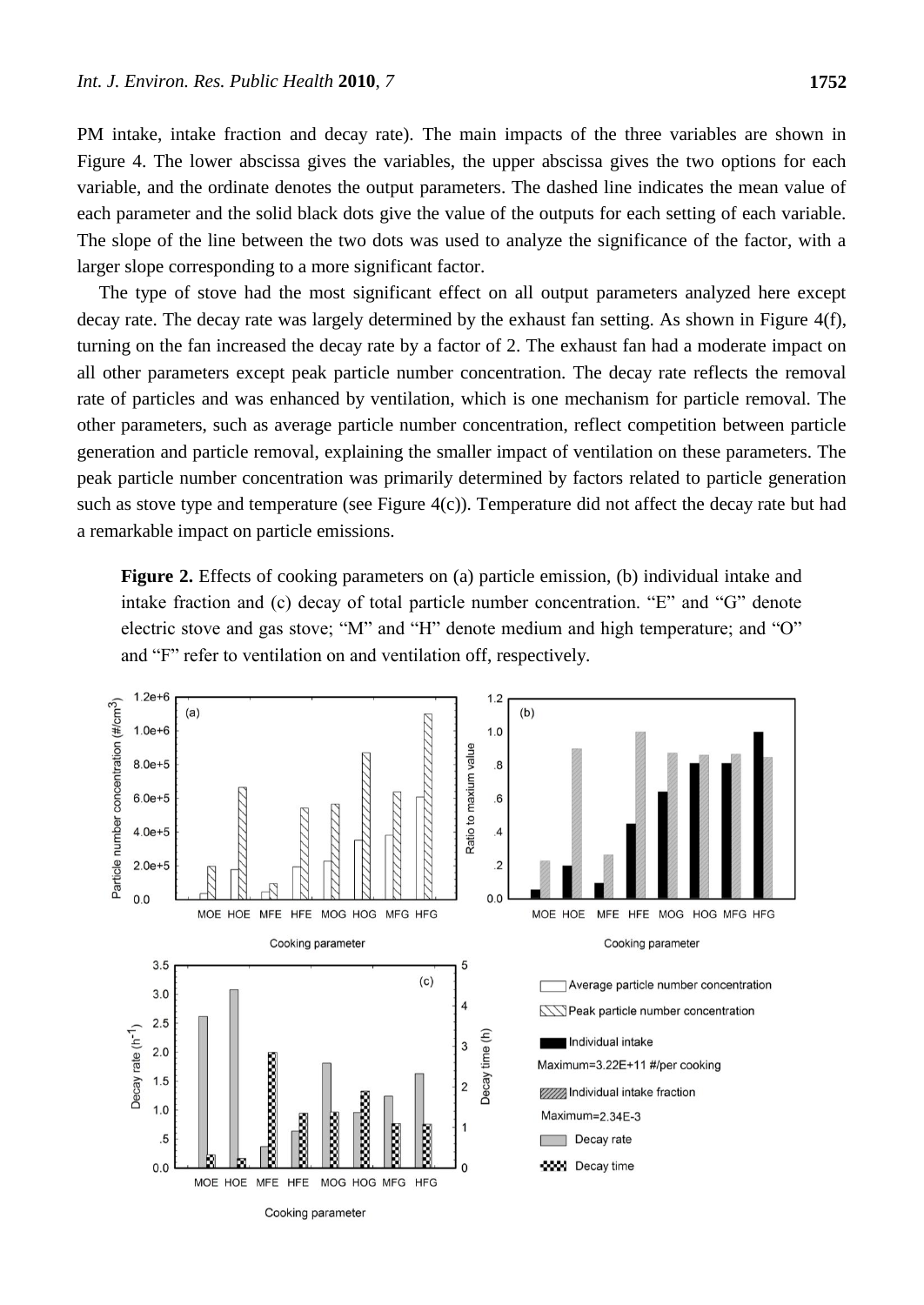**Figure 3.** Number-based UFP size distributions as a function of time, shown for each set of cooking condition.

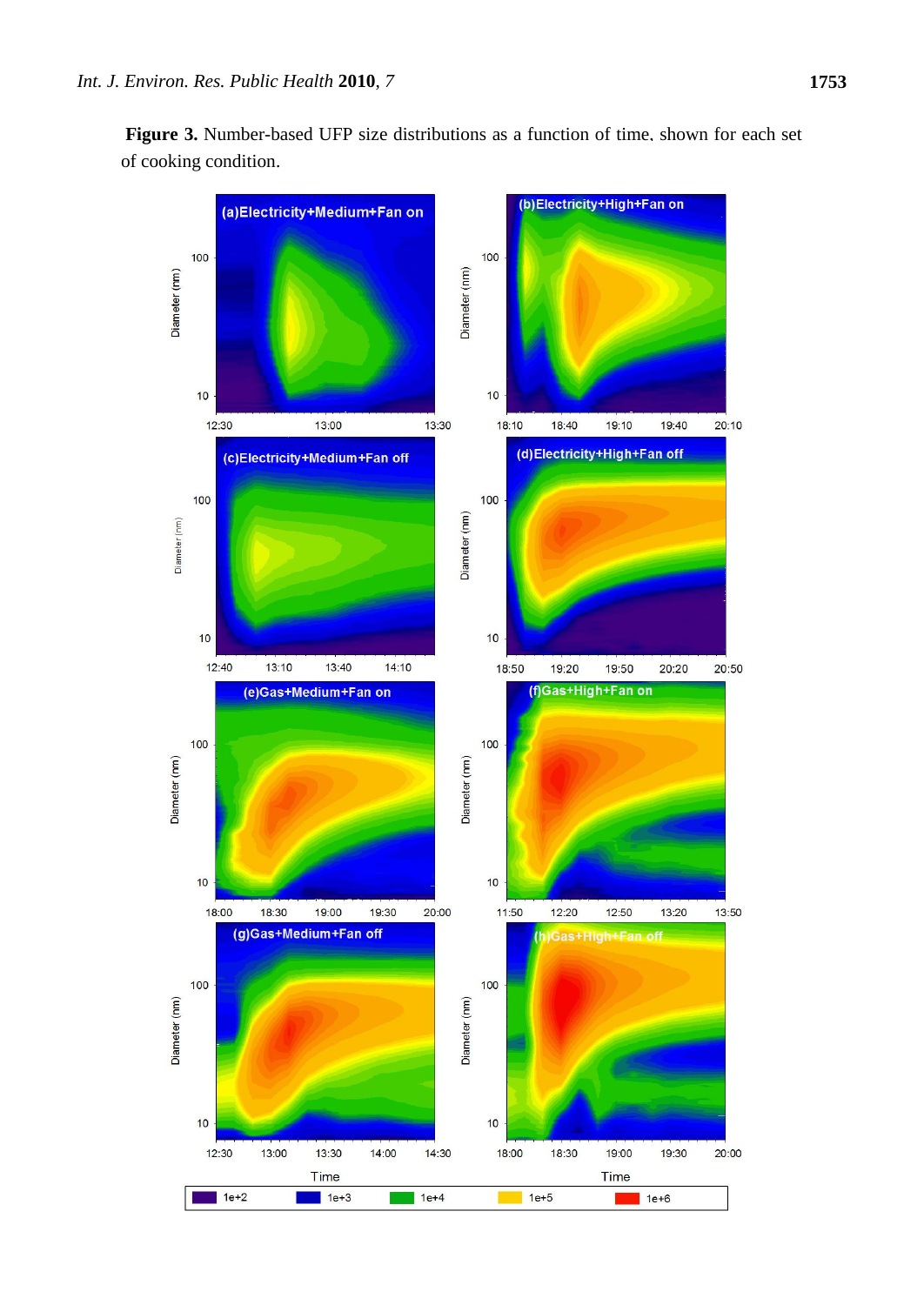Figure 4. Results of factor analysis showing the effect of stove type, exhaust fan setting and temperature on (a) average total particle number concentration, (b) average UFP number concentration, (c) peak particle number concentration, (d) PM intake per cooking period, (e) intake fraction and (f) decay rate.

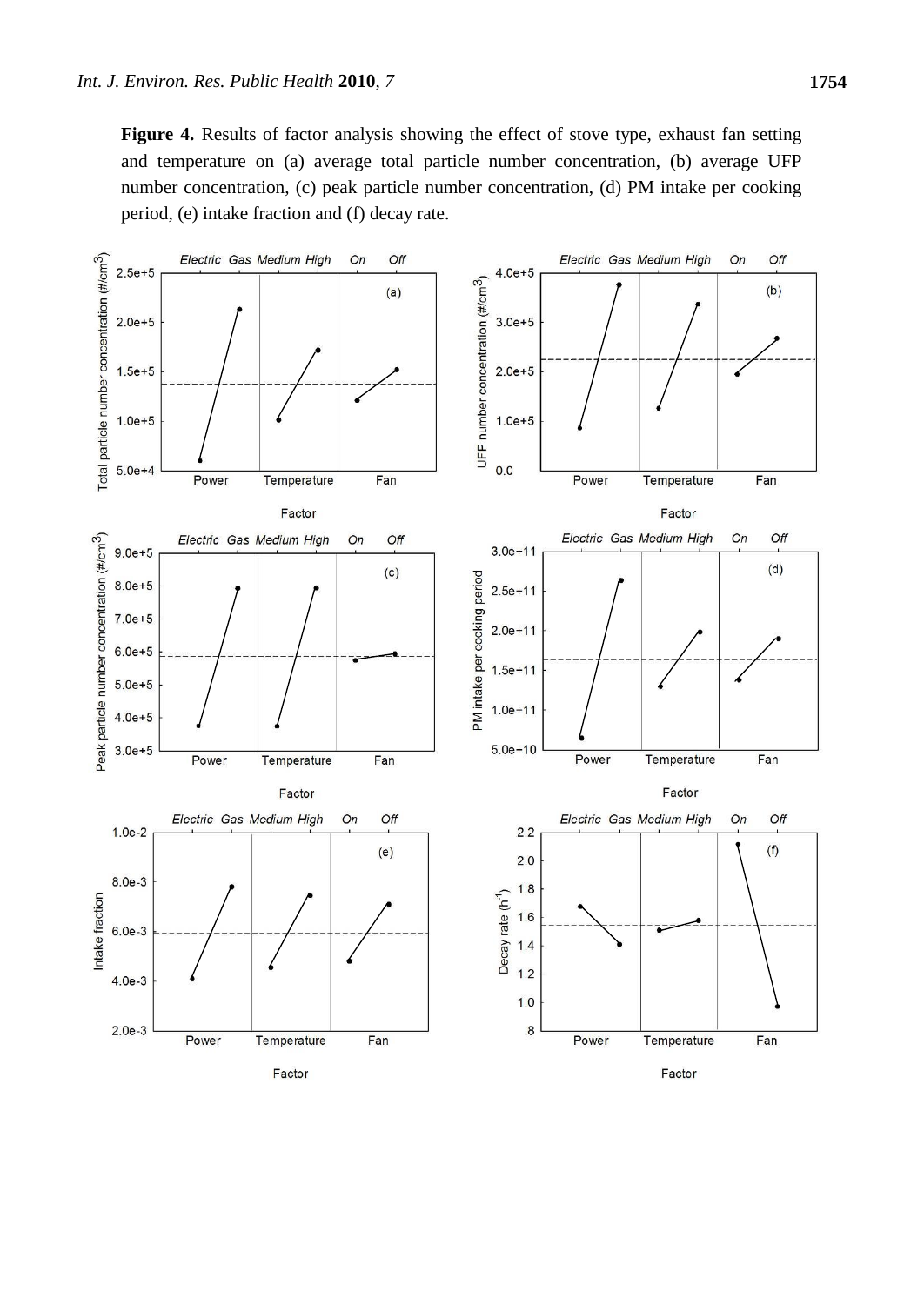#### *3.3. Spatial Dispersion of Cooking Emissions*

Figure 5 shows the time series of total particle number concentration resulting from Indian-style cooking of onions, green peppers and chicken. Results are shown for the kitchen (K) as a black solid line and for the study room (S) as a gray solid line. The S/K ratio is shown as a dotted gray line. The kitchen was not isolated from the rest of the house. Air pollutants emitted from cooking activities could be dispersed to other rooms in the same residence where some susceptible population might stay such as children and senior citizens. Therefore the health risk from cooking emissions may be underestimated if human exposure is only considered in the kitchen. The S/K ratio provides important information on the spatial distribution of air pollutants from cooking activities and may facilitate future health risk assessment on cooking emissions. The cooking activity was divided into 5 steps: (1) background testing, (2) turning on the ventilation, heating the pan and stir-frying the onion with oil at medium temperature, (3) stir-frying the peppers and chicken at high temperature, (4) turning off the stove while keeping the ventilation on and (5) turning off the ventilation.

Figure 5. Time series of total particle number concentration emitted while cooking on an electric stove at high temperature with the exhaust fan turned on. Concentrations are shown for both the kitchen and the study room. The gray dotted line indicates the ratio of the total particle number concentration in the kitchen to that in the study room.



At the beginning of Step 1, the S/K ratio was around 1 and showed a steady decrease before cooking began. The total particle number concentration in the kitchen was slightly higher than that in the study room during Step 2 due to preparatory activities such as washing, cutting and walking in the kitchen. Once the stove was turned on, the total particle number concentration in the kitchen increased rapidly from 1.02  $\times$  10<sup>3</sup> particles/cm<sup>3</sup> to 4.28  $\times$  10<sup>4</sup> particles/cm<sup>3</sup>. Such a rapid increase was not observed in the study room. About 5 min later, the total particle number concentration in the study room began to increase slowly and reached 3.59  $\times$  10<sup>4</sup> particles/cm<sup>3</sup>. The total particle number concentration kept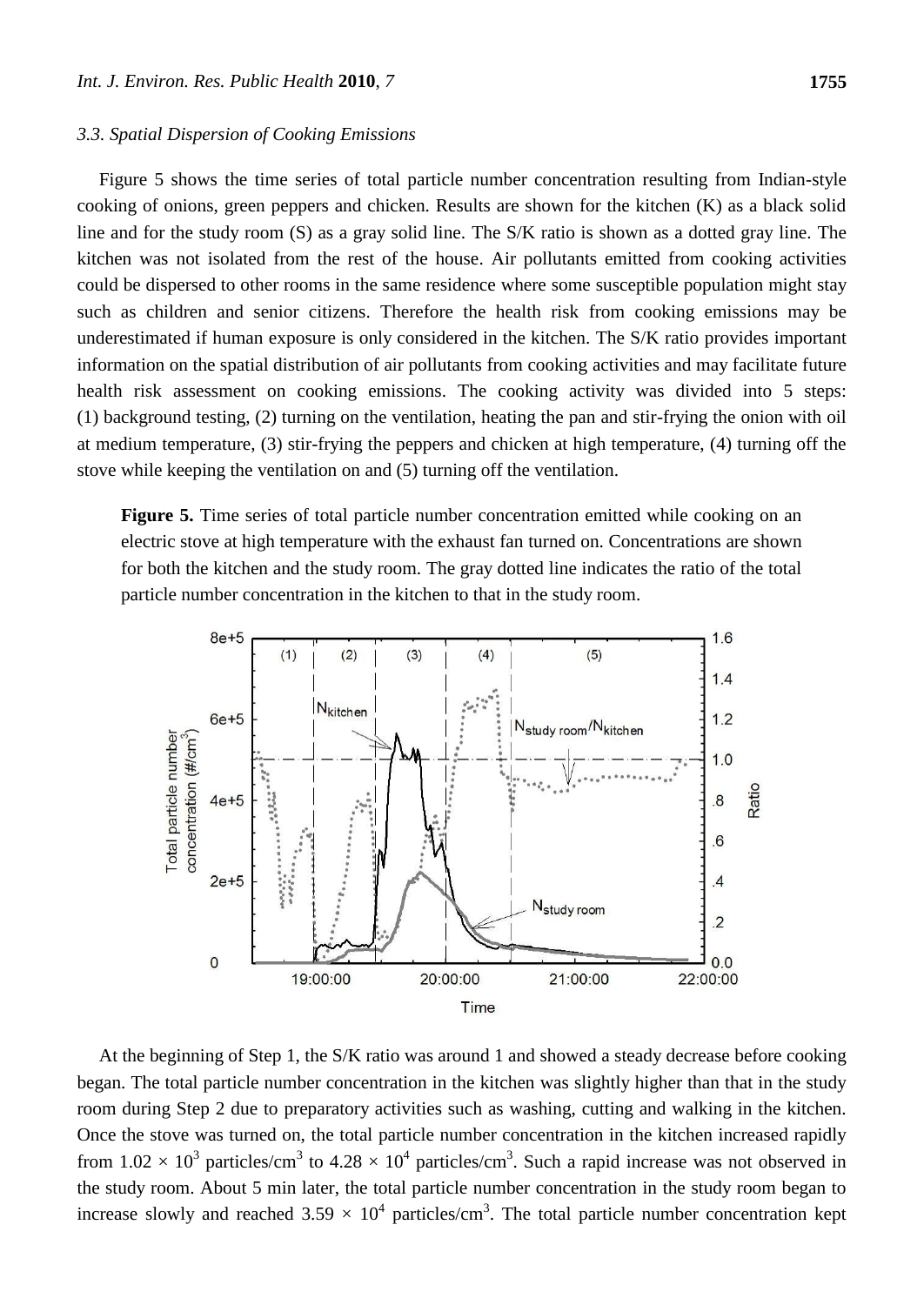increasing while the peppers and chicken were cooked. Total concentration eventually reached a peak of 5.66  $\times$  10<sup>5</sup> particles/cm<sup>3</sup> in the kitchen, 550 times higher than background concentrations. The highest total particle number concentration in the study room was  $2.24 \times 10^5$  particles/cm<sup>3</sup>, and it was measured 12 min after the peak was reached in the kitchen. The S/K ratio varied between 0.59 and 0.65 during the last 10 min of Step 3. When the stove was turned off, ventilation from the exhaust fan enhanced the decay rate in the kitchen, where concentration decayed 46% faster than in the study room. As a result, the S/K ratio increased to 1.3. When the exhaust fan was turned off, the decay rates in the kitchen and in the study were both converged to  $1.3 h^{-1}$ .

The UFP size distributions in the kitchen and the study room are compared in Figure 6. The size distributions in both rooms were unimodal with a primary mode of 60 to 70 nm. The UFP concentrations were lower in the study room than in the kitchen with a lag time of about 10 min.





#### *3.4. Health Risk Implication and Limitation*

Results from this study showed people were exposed to high levels of UFPs, up to 550 times more than background during cooking time. UFPs are of serious health concerns because of their small size, large surface area, and toxic pollutants such as PAHs absorbed on these particles. Significant percentage of Asian non-smoking women were found with lung cancer [27,28], which may attribute to long term exposure to cooking fume. The human health risk assessment on UFPs emitted by cooking was reported by See *et al.* [29]. The levels of non-carcinogenic and carcinogenic risk were 50% and 111 times higher than the acceptable levels, respectively.

The exposure to UFPs from cooking activities was not confined to kitchen. The measurement in the study room revealed that with an open kitchen, UFPs were easily dispersed to other rooms in the occupied residence. Even thought the concentration was lower than that in the kitchen, it was still up to 270 times higher than non-cooking time. Since susceptible population such as children and elderly may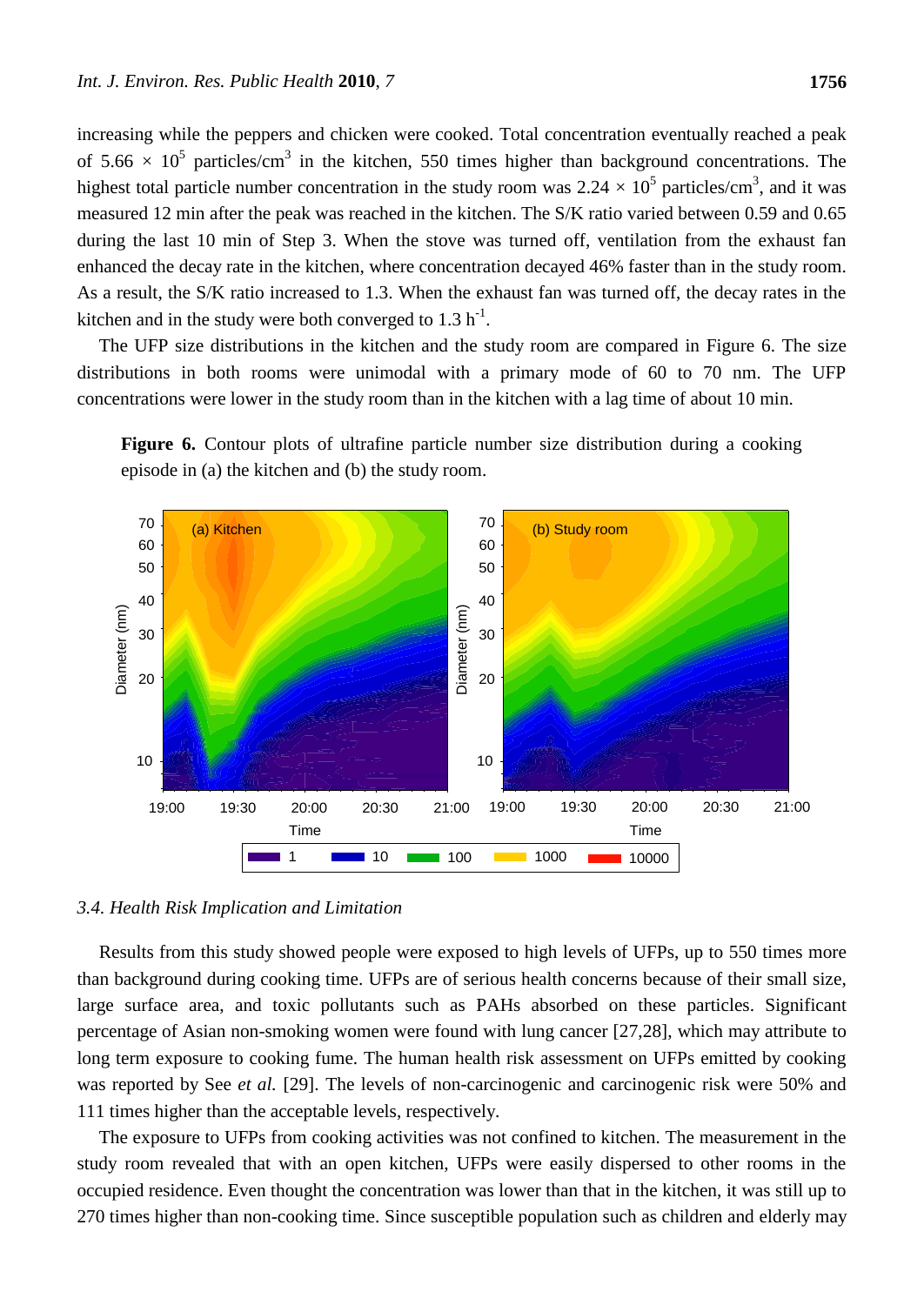stay in these rooms during cooking time, risk assessment on cooking emissions need to include all residences. Studies on the spatial distribution of cooking emissions in an occupied residence may provide useful information for future epidemiological study design.

This study also showed great variability on air pollutant concentrations emitted from cooking of different styles and under different conditions. This indicates health risk of cooking emissions should be evaluated on a case-by-case basis. The factors, such as diet habit and energy supply, should be taken into consideration. Moreover, the public should be informed that some simple methods can be taken to significantly reduce exposure to UFPs from cooking. These methods include using electric stoves instead of gas stoves, avoiding to cook at high temperature, keeping exhaust fan on during cooking, and if possible, separating the kitchen from other rooms by closing doors or installing a high efficient ventilation device in the kitchen.

It is noted only 4 cooking styles were studied and the measurements were conducted at four sites. The styles employed in our study did not cover all dishes, thus the results are only applicable to the population using these studied styles. Since our study was done in real residences which seldom had both gas and electric stoves, the sampling sites might have potential influence on UFP transport and transformation due to building geometry, ventilation system and building material. Further studies with additional repeated measurements may advance the knowledge on cooking emissions and achieve statistically solid conclusions.

### **4. Conclusions**

Cooking was found to be a significant indoor source of UFPs. Cooking increased the UFP concentrations in the kitchen by up to a factor of 550. The average UFP number concentration,  $PM_{2.5}$ mass concentration and BC mass concentration ranged from 1.34  $\times 10^4$  to 6.04  $\times 10^5$  particles/cm<sup>3</sup>, 10.0 to 230.9  $\mu$ g/m<sup>3</sup> and 0.1 to 0.8  $\mu$ g/m<sup>3</sup>, respectively.

Cooking emissions varied greatly depending on the cooking styles and parameters used. The lowest average UFP concentrations were observed during boiling, while the highest were measured during frying. The highest average UFP concentrations were observed during high-temperature cooking on a gas stove with the kitchen exhaust fan turned off. When using an electric stove at medium temperature with the exhaust fan turned on, the average UFP concentration was reduced to only 5% of the maximum. Stove type had the most significant effect on all the variables analyzed here. Temperature also played a significant role in driving particle emissions and intakes, leading to a particularly strong impact on peak particle number concentrations. The exhaust fan had the most influence on the decay rate. Turning on the fan increased the decay rate by a factor of 2.

The total particle number concentrations in the study room were comparable to those in the kitchen with a lag of 10 to 12 min. The size distributions in both rooms were similar, with a primary mode of about 60 to 70 nm. However, the peak concentration in the study room,  $2.24 \times 10^5$  particles/cm<sup>3</sup>, was only 40% of that in the kitchen.

### **Acknowledgements**

This material is based on work supported by the Center of Research Excellence in Science and Technology—Research on Environmental Sustainability of Semi-Arid Coastal Areas (CREST-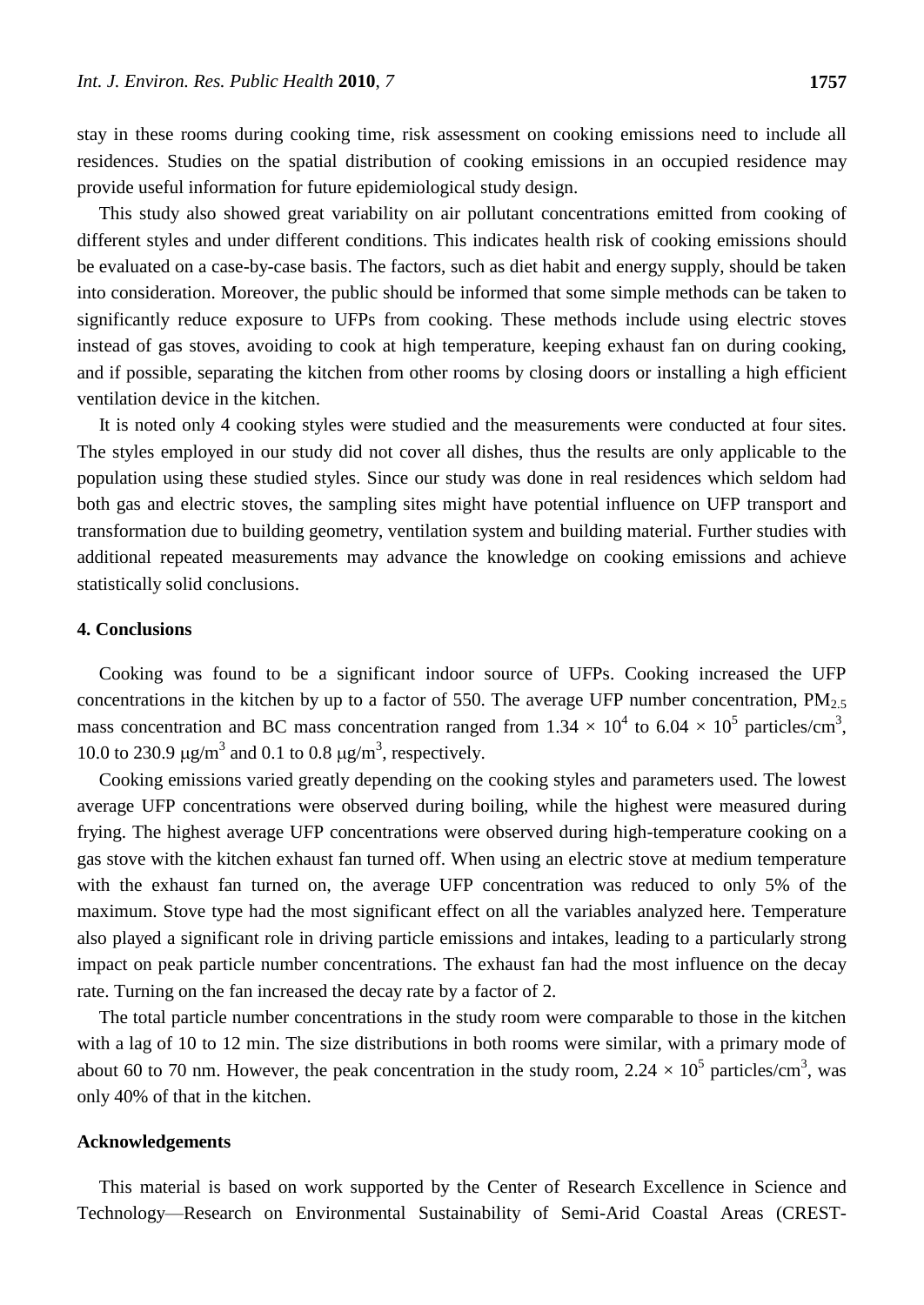RESSACA) at Texas A&M University—Kingsville (TAMUK) through a Cooperative Agreement (No. HRD-0734850) from the National Science Foundation (NSF). Any opinions, findings and conclusions or recommendations expressed in this material are those of the authors and do not necessarily reflect the views of the National Science Foundation. The authors thank Trisha Curran, Jose Cabezas and Longwen Gong for their assistance during the sampling.

## **References**

- 1. Nazaroff, W.W.; Singer, B.C. Inhalation of hazardous air pollutants from environmental tobacco smoking US residences. *J. Expos. Anal. Environ. Epidemiol.* **2004**, *14*, S71-S77.
- 2. Nazaroff, W.W.; Weschler, C.J. Cleaning products and air fresheners: Exposure to primary and secondary air pollutants. *Atmos. Environ.* **2004**, *38*, 2841-2865.
- 3. Liao, C.; Chen, S.; Chen, J.; Liang, H. Contributions of Chinese-style cooking and incense burning to personal exposure and residential PM concentrations in Taiwan region. *Sci. Total Environ.* **2006**, *358*, 72-84.
- 4. Yang, S.C.; Jenq, S.N.; Kang, Z.C.; Lee, H. Identification of benzo[a]pyrene 7,8-diol 9,10 epoxide N2-deoxyguanosine in human lung adenocarcinoma cells exposed to cooking oil fumes from frying fish under domestic conditions. *Chem. Res. Toxicol.* **2000**, *13*, 1046-1050.
- 5. Lin, J.M.; Liou, S.J. Aliphatic aldehydes produced by heating Chinese cooking oils. *Bull. Environ. Contam. Toxicol.* **2000**, *64*, 817-824.
- 6. Fullana, A.; Carbonell-Barrachina, A.A.; Sidhu, S. Comparison of volatile aldehydes present in the cooking fumes of extra virgin olive, olive, and canola oils. *J. Agric. Food Chem.* **2004**, *52*, 5207-5214.
- 7. Hung, H.; Wu, W.; Cheng, Y.; Wu, T.; Chang, K.; Lee, H. Association of cooking oil fumes exposure with lung cancer: Involvement of inhibitor of apoptosis proteins in cell survival and proliferation in vitro. *Mutat. Res. Genet. Toxicol. Environ. Mutagen*. **2007**, *628*, 107-116.
- 8. Boldo, E.; Medina, S.; LeTertre, A.; Hurley, F.; Mucke, H. G.; Ballester, F.; Aguilera, I.; Eilstein, D. Apheis: Health impact assessment of long-term exposure to PM<sub>2.5</sub> in 23 European cities. *Eur*. *J. Epidemiol.* **2006**, *21*, 449-458.
- 9. Pope, C. A.; Dockery, D. W. Health effects of fine particulate air pollution: Lines that connect. *J. Air Waste Manage. Assoc.* **2006**, *56*, 709-742.
- 10. Oberdörster, G.; Gelein, R. M.; Ferin, J.; Weiss, B. Association of particulate air pollution and acute mortality: involvement of ultrafine particles? *Inhal. Toxicol.* **1995**, *7*, 111-124.
- 11. Brown, D.M.; Wilson, M.R.; MacNee, W.; Stone, V.; Donaldson, K. Size-dependent proinflammatory effects of ultrafine polystyrene particles: a role for surface area and oxidative stress in the enhanced activity of ultrafines. *Toxicol. Appl. Pharmacol.* **2001**, *175*, 191-199.
- 12. Kuschner, W.G.; Wong, H.; Alessandro, A.D.; Quinlan P., Blanc, P.D. Human pulmonary responses to experimental inhalation of high concentration fine and ultrafine magnesium oxide particles. *Environ. Health Persp.* **1997**, *105*, 1234-1237.
- 13. Nemmar, A.; Vanbilloen, H.; Hoylaerts, M.F.; Hoet, P.H.M.; Verbruggen, A.; Nemery, B. Passage of intratracheally instilled ultrafine particles from the lung into the systemic circulation in hamster. *Am. J. Respir. Crit. Care Med.* **2001**, *164*, 1665-1668.